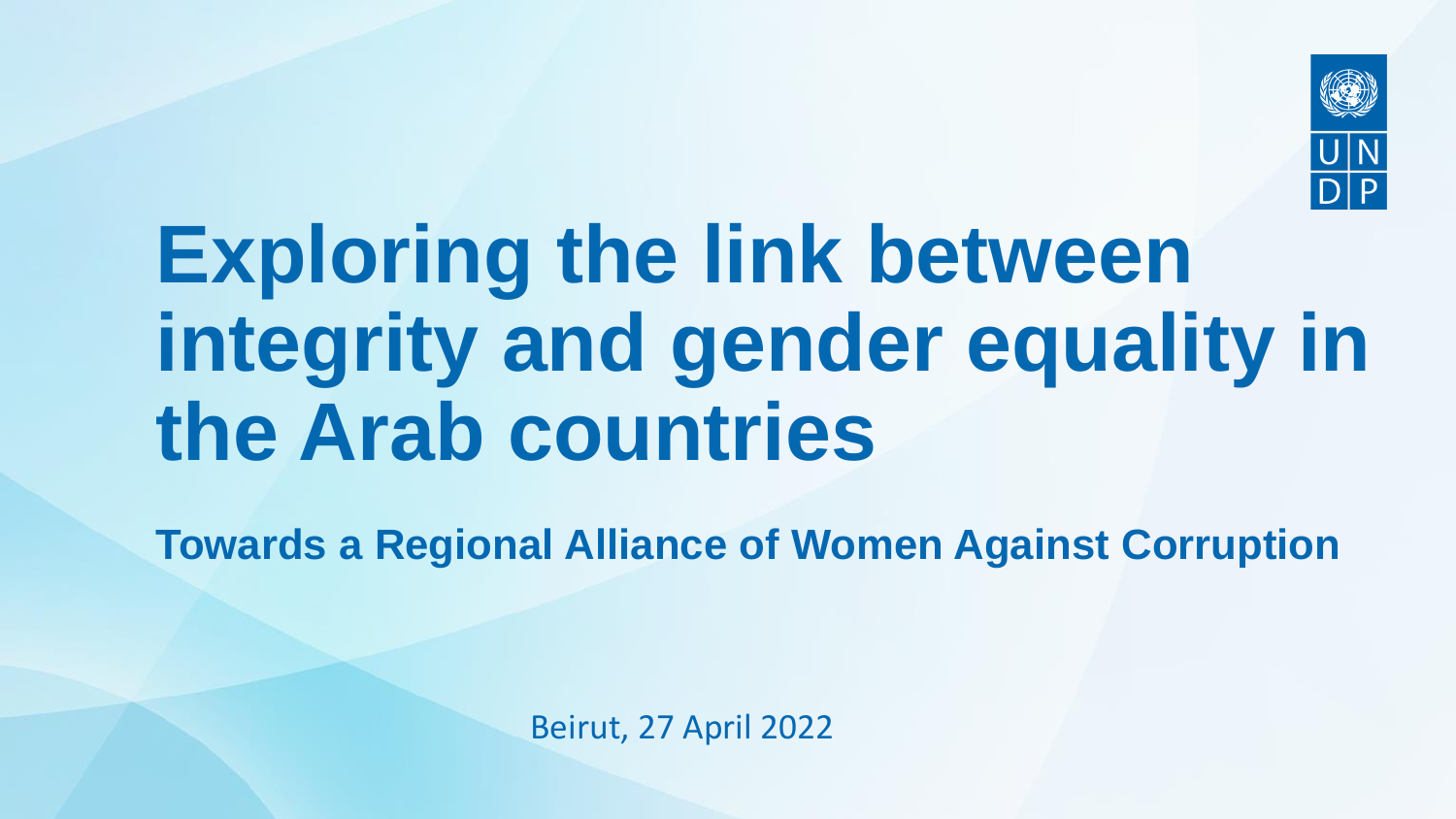### **Outline**



- **I. Global Integrity and Gender Equality Mandates**
- **II. A regional approach for improved governance and equality?** 
	- 1. Participants in, and operations of, a women's alliance
	- 2. Actions by a women's alliance
	- 3. Information collection
	- 4. UNDP support
	- 5. Views of leading regional experts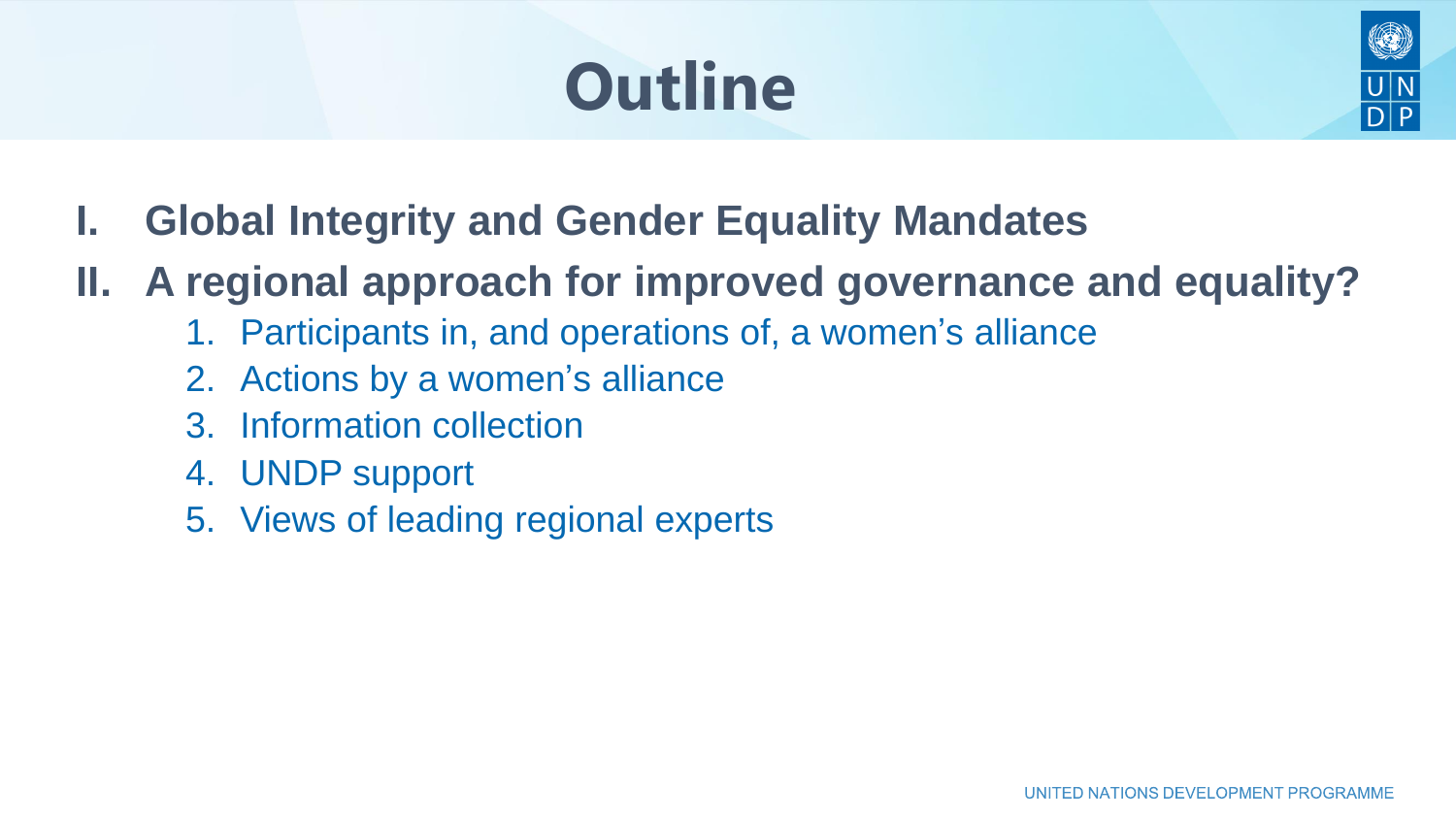

## **Global Integrity & Gender Equality Mandates**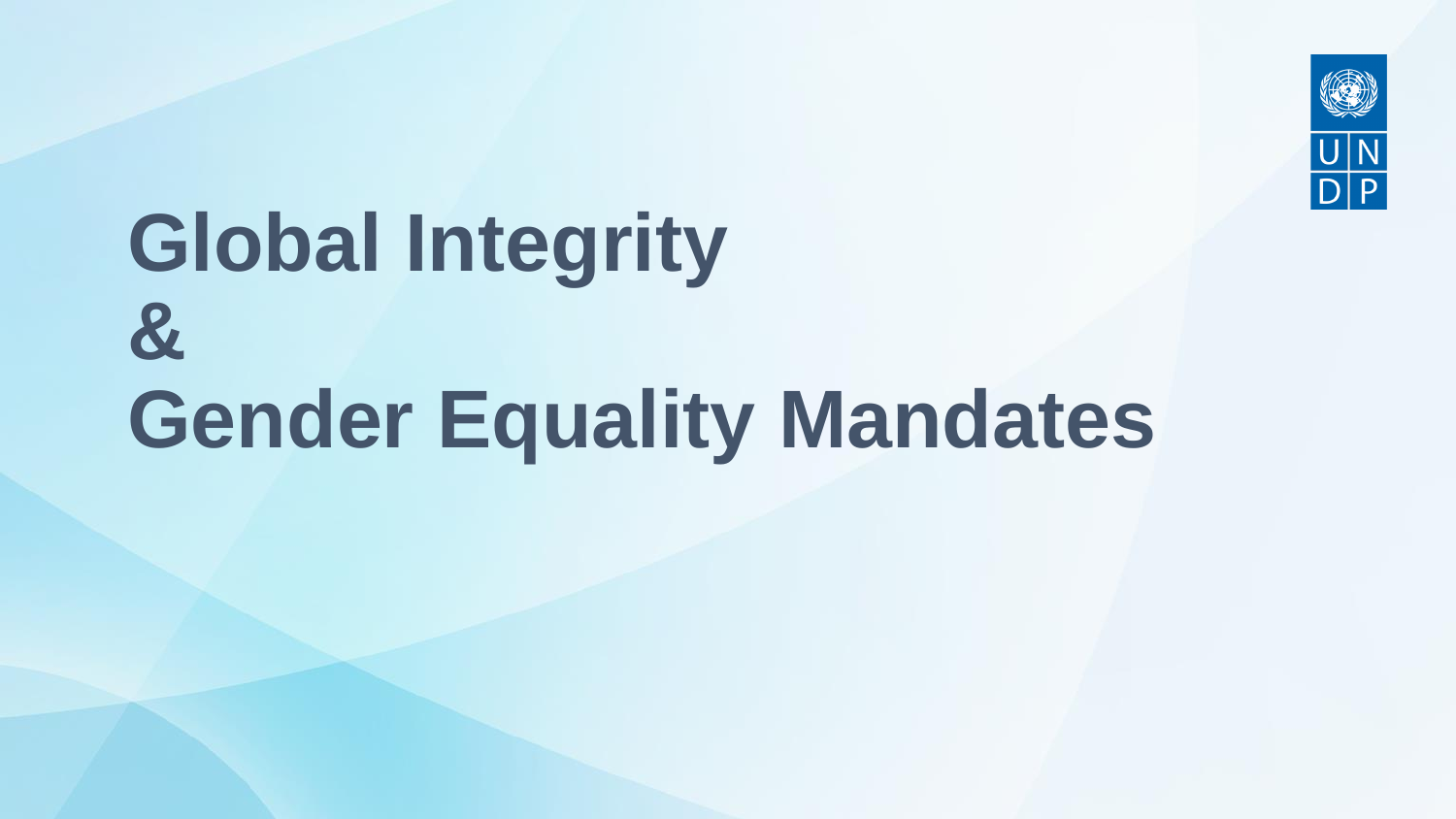#### Gender Equality

UN Convention on the Elimination of All Forms of Discrimination against Women (CEDAW) ; Dec. 1979, in force Sept. 1981; 189 State Parties.

prohibits all forms of discrimination, against all groups of women, in all spheres of life (political, civil, legal, social, cultural and sexual and reproductive realms)



#### Anti-corruption

UN Convention against Corruption ; Oct 2003; 188 State Parties (August 2021)

Core values : fairness, accountability and transparency, equality before the law



 $\equiv$  explicit relation to gender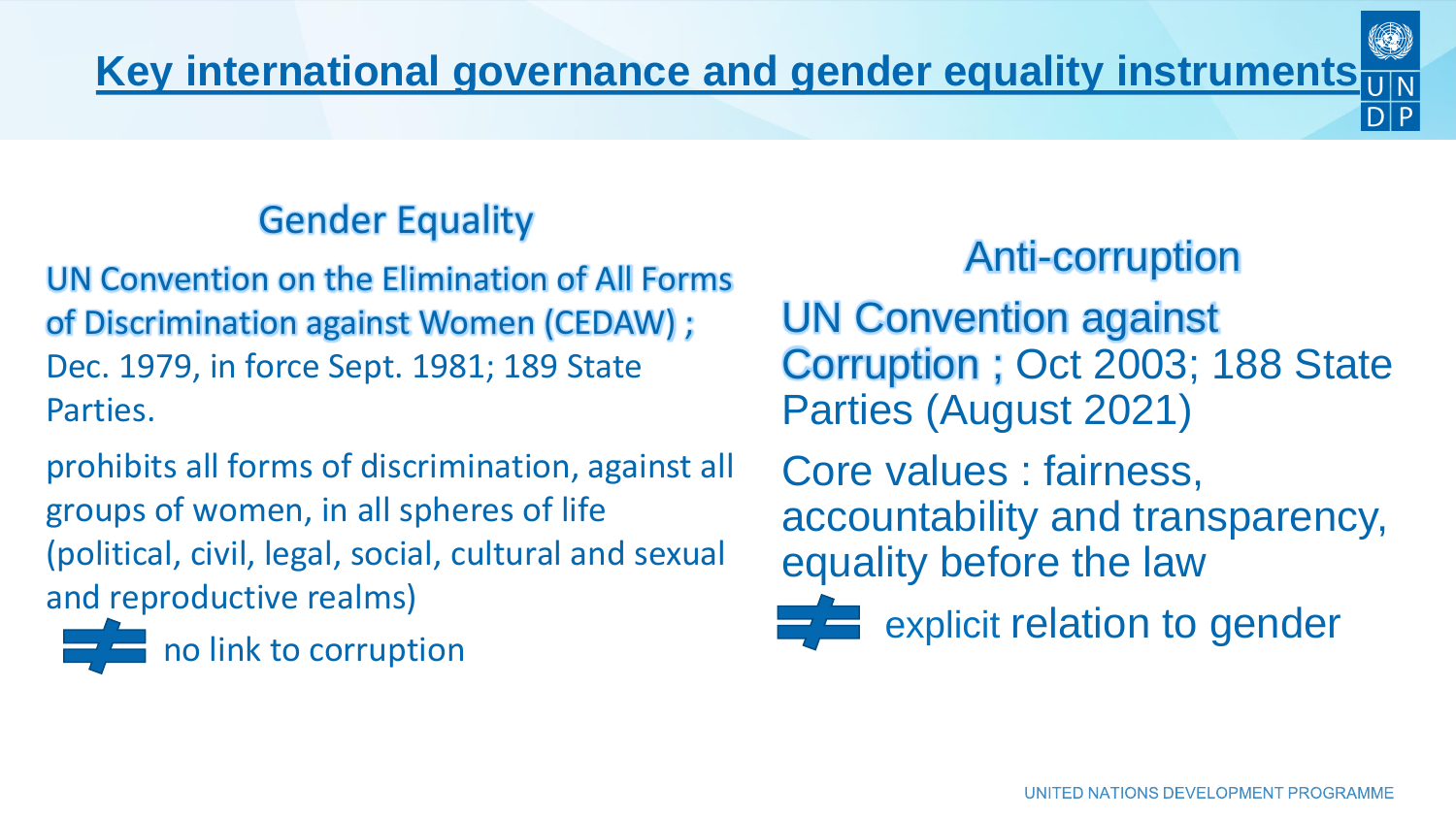**2030 Agenda for Sustainable Development = conceptual and operational link between anti-corruption, gender equality and women's empowerment**



*2) Gender equality : a precondition for sustainable development; 1) For U.N., corruption = "one of the biggest impediments" to achieving the SDGs*

*a fundamental driver for more inclusive and equitable societies*

| 1: No Poverty.                             |                                            |                                      |                                                | <b>BUSTAINABLE GALS</b>                                 |                                                  |                                                      |                                     |  |  |
|--------------------------------------------|--------------------------------------------|--------------------------------------|------------------------------------------------|---------------------------------------------------------|--------------------------------------------------|------------------------------------------------------|-------------------------------------|--|--|
| 2: Zero Hunger.                            | 10: Reduced Inequality                     | $1NO$ poverty                        | $2 \frac{\text{ZERO}}{\text{HUNGER}}$          | <b>1</b> 3 GOOD HEALTH <b>4</b> QUALITY <b>5</b> GENDER |                                                  |                                                      | <b>6</b> CLEAN WATER                |  |  |
| 3: Good Health and Well-being.             | 11: Sustainable Cities and Communities MAN |                                      | $\frac{1}{2}$                                  | $-\sqrt{\bullet}$                                       |                                                  | ල්                                                   | <b>d</b>                            |  |  |
| 4: Quality Education.                      | 12: Responsible Consumption and            |                                      |                                                |                                                         |                                                  |                                                      |                                     |  |  |
| 5: Gender Equality.*                       | Production                                 | <b>AFFORDABLE AN</b><br>CLEAN ENERGY | 8 DECENT WORK AND <b>9 NOUSTRY, INNOVATION</b> | $\clubsuit$                                             | <b>10 REDUCED</b><br>$\langle \hat{\Xi} \rangle$ | 11 SUSTAINABLE CITY OF RESPONSIBLE TO AND FRODUCTION |                                     |  |  |
| 6: Clean Water and Sanitation.             | 13: Climate Action                         |                                      | $\gamma$                                       |                                                         |                                                  |                                                      |                                     |  |  |
| 7: Affordable and Clean Energy.            | 14: Life Below Water                       | $\vert$ 13 $\frac{CUMATE}{ACTION}$   | <b>14 UFE 15 UPE 16 WILAND</b>                 |                                                         | 16 AND SURVEY AND THE GOALS                      |                                                      |                                     |  |  |
| 8: Decent Work and Economic Growth.        | 15: Life on Land                           |                                      | $\sum_{i=1}^{\infty}$                          | 62                                                      |                                                  | $\circledast$                                        | SUSTAINABLE<br>DEVELOPMENT<br>GOALS |  |  |
| 9: Industry, Innovation and Infrastructure | 16: Peace and Justice Strong Institutions  |                                      |                                                |                                                         |                                                  |                                                      |                                     |  |  |
|                                            | 17: Partnerships to achieve the Goal       |                                      |                                                |                                                         |                                                  |                                                      |                                     |  |  |

**Gender Mainstreaming =** gender equity is cross-cutting in the 16 other objectives

 $\sqrt{2}$  . All constants in the set of  $\sqrt{2}$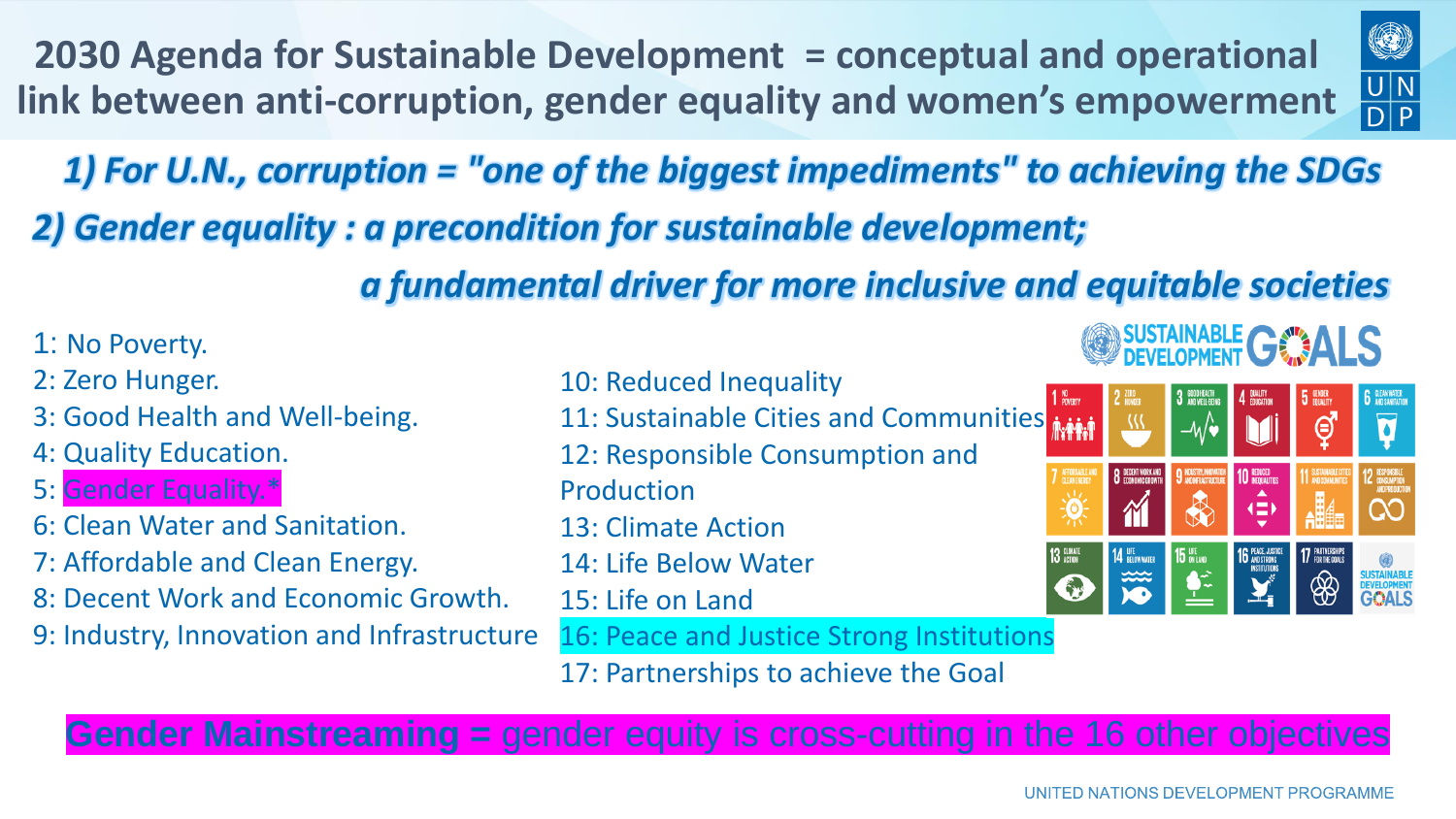For anti-corruption strategies' effectiveness and to achieve sustainable development



- ✓Anti-corruption and gender equality efforts tend to be *mutually reinforcing*
- $\checkmark$  Synergies between the two can strengthen policy decisions and legal frameworks which in turn enhance women's empowerment and their increased participation in social, economic and other activities.

#### **It is essential to:**

- ➢include a gender perspective into any preliminary analysis;
- $\triangleright$  improve the overall understanding of the complex interrelation of corruption and gender.

#### **Methodological challenges**:

- ❖insufficient data, including cross-country information,
- ❖lack of understanding and evidence of the causal mechanisms behind the possible relationship between gender and corruption.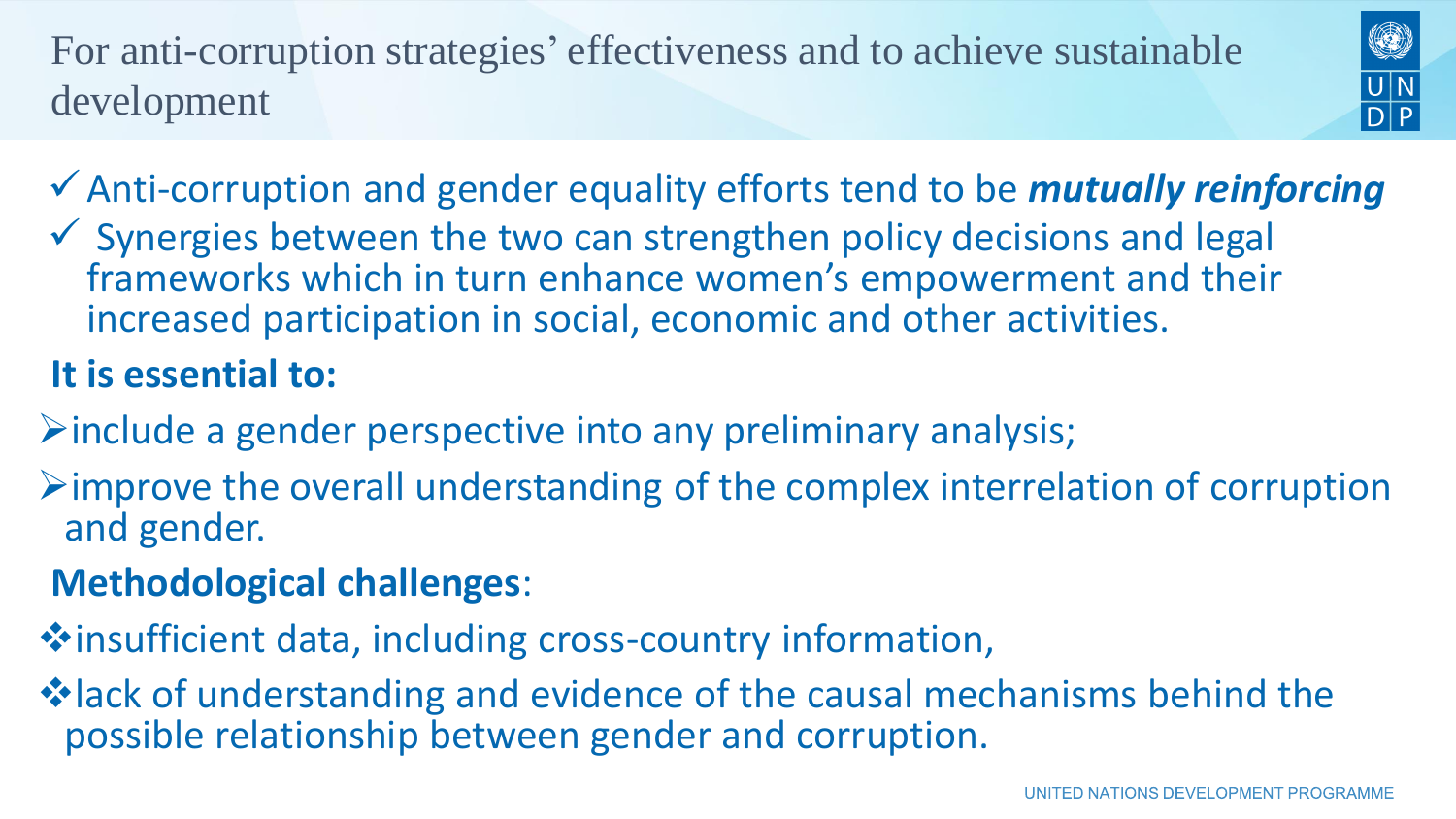

# **A regional approach for improved governance and equality?**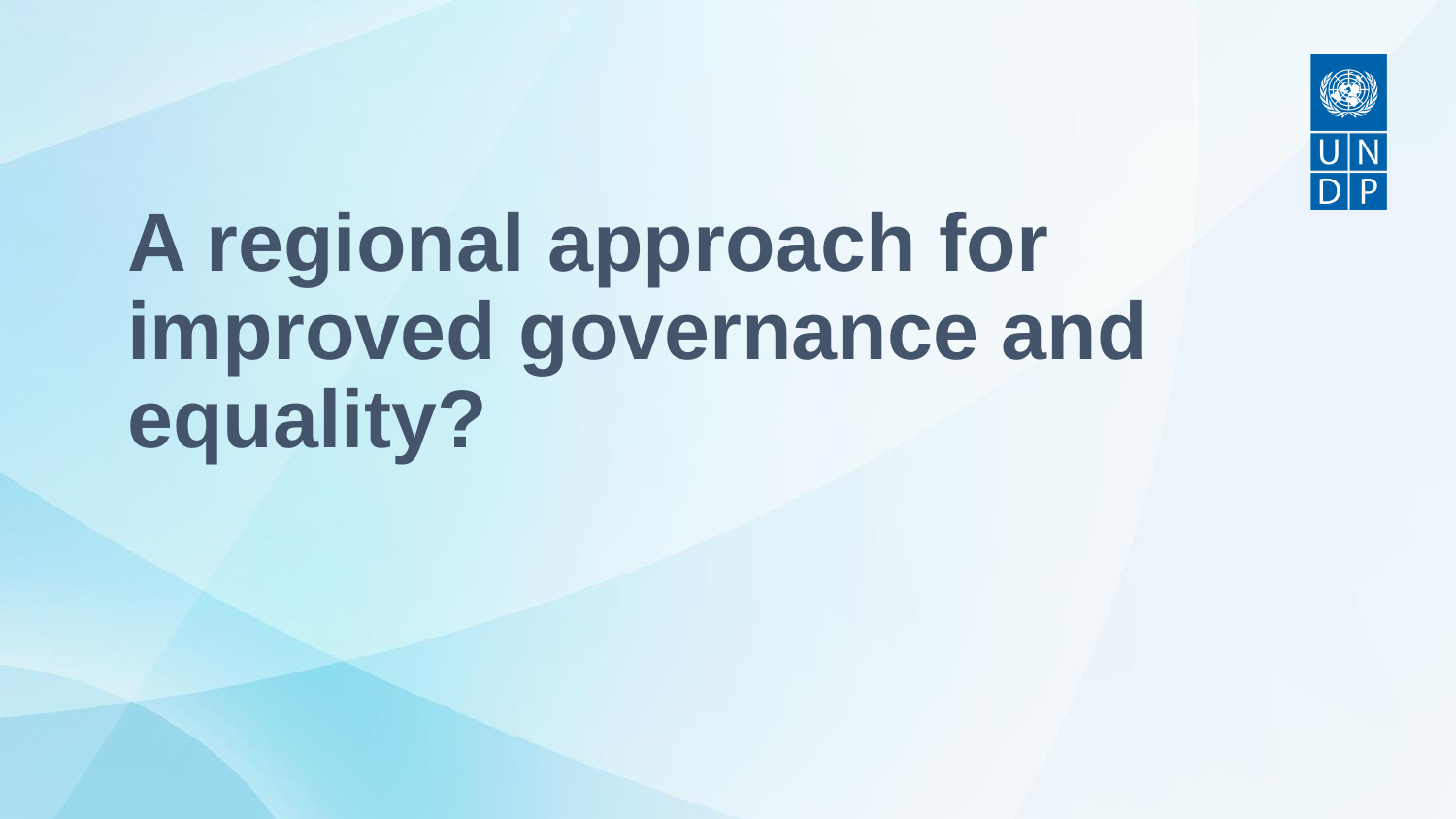

#### 1) UNCAC :

- 12 out of 22 Arab countries have adopted National Anti-Corruption Strategies & 18 out of 22 Arab countries have put in place Anti-Corruption agencies.
- Public sector integrity is considered priority in AC reform policies.

2) Achieve the 2030 Development Agenda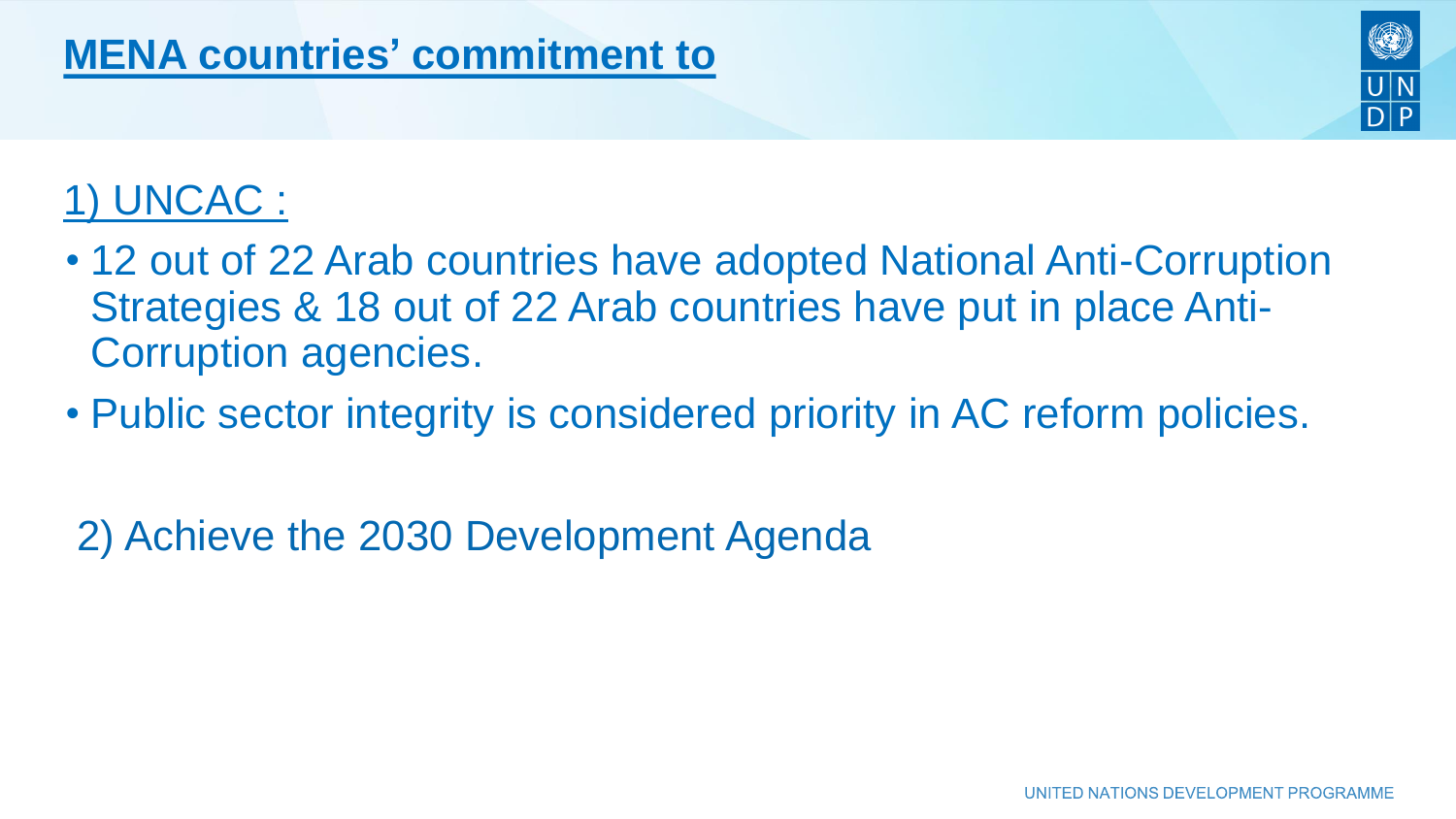#### **Why enhance regional knowledge on improving the fight against corruption through a gender lens ?**



- ➢ Policy makers, civil society and researchers may wish to examine the link between corruption and gender in a nuanced manner to develop adequate policy responses.
- ➢ Support by a **regional women's alliance** in the field of transparency and accountability across the Arab States region?
- ➢ Attentive to regional and national context, culture and sectors ?
- ➢ INCREASE KNOWLEDGE ON THE GENDER PERSPECTIVE IN AC through
- Mutual capacity building
- Cross-regional learning
- Capacity-building at the national level
- Enforce anti-corruption and gender sensitive public policies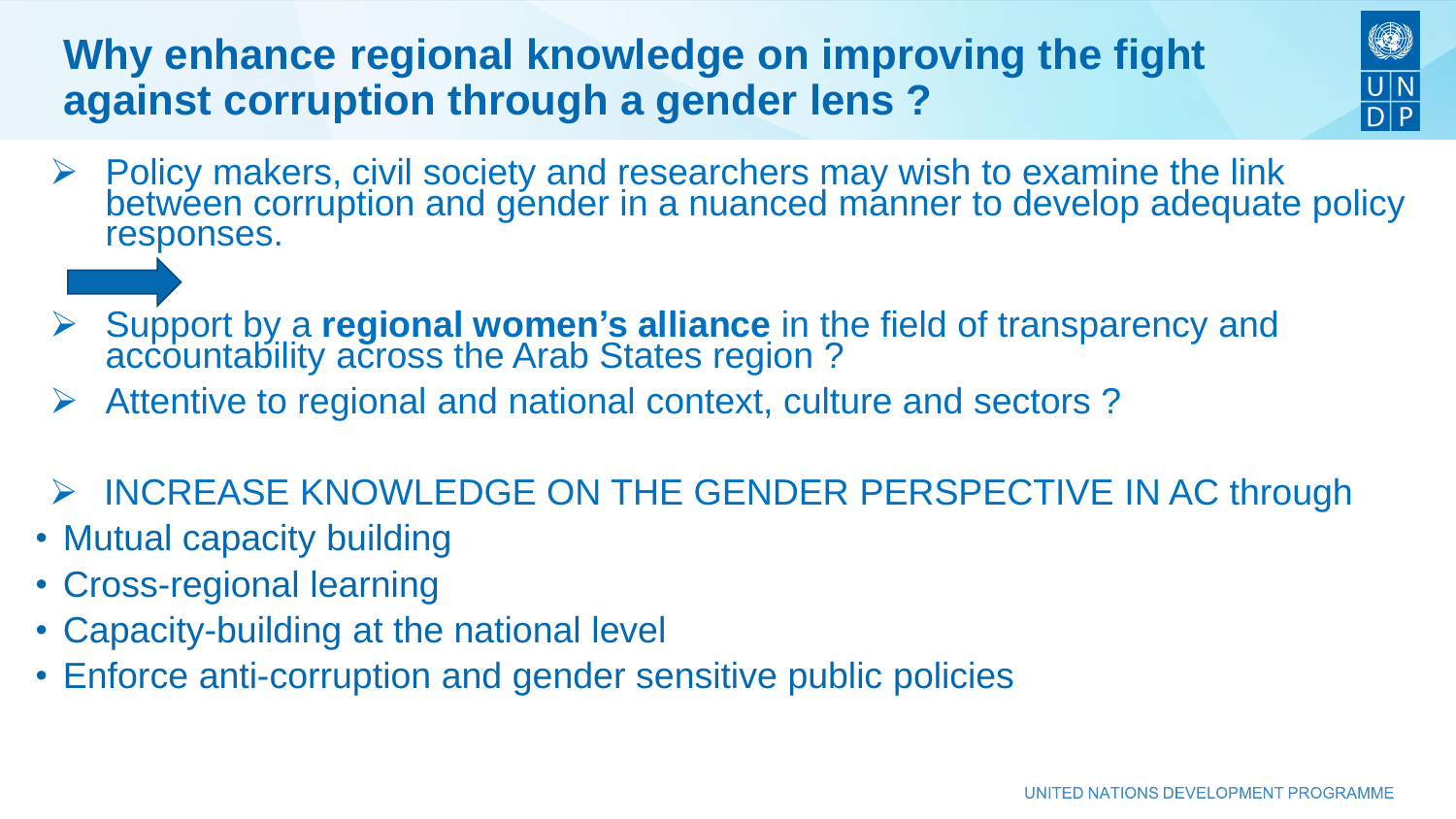

- I. Participation and operation of the Women's Alliance
- II. Actions by the Women's Alliance
- III. Support provided to the Women's Alliance
- IV. Information collection
- V. Views of leading regional experts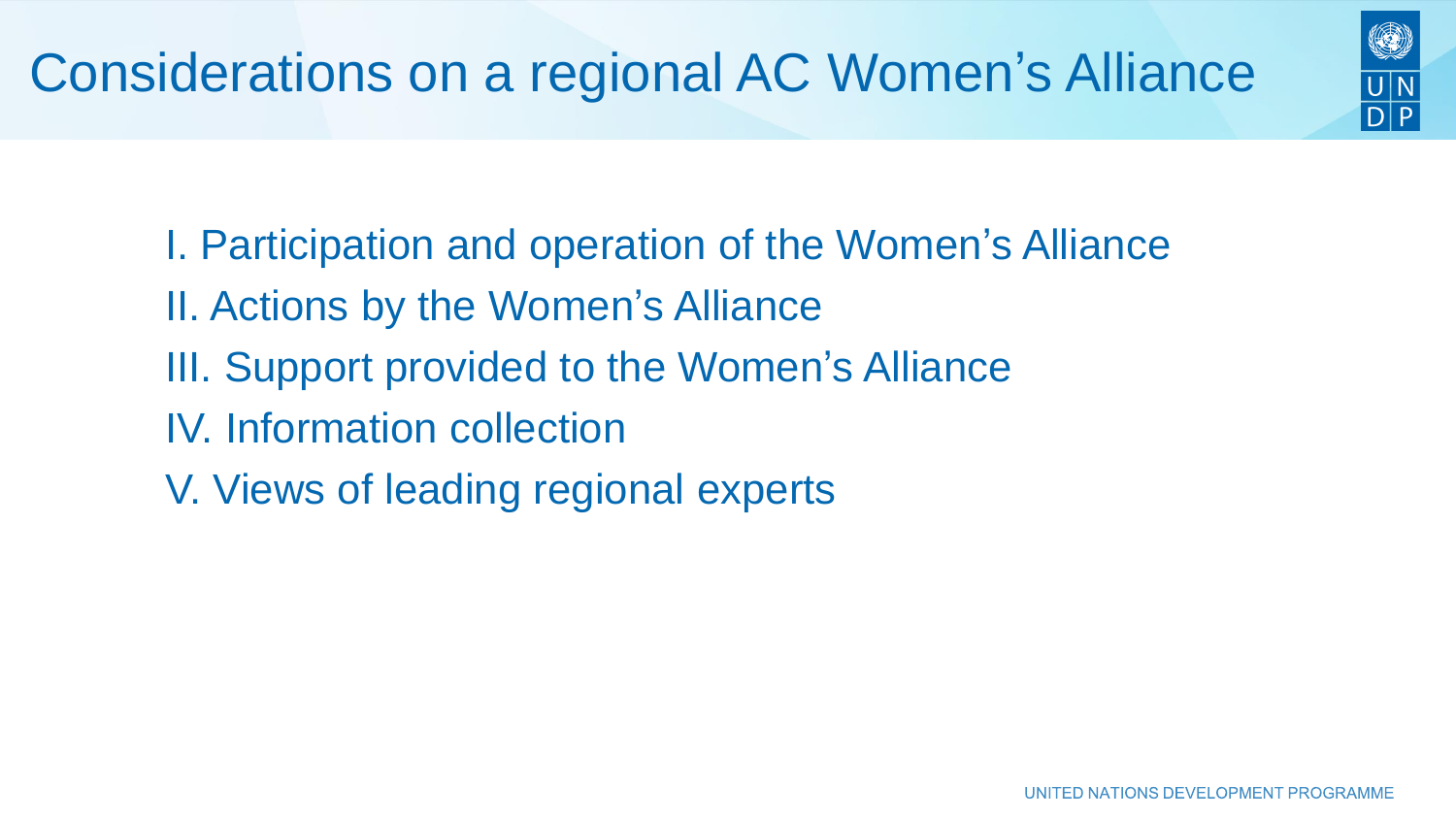### Who could be involved and when?

#### **Women's Alliance Participants:**

• **Women leaders** from government, the private sector, academia and civil society to support anti-corruption through a gender lens in the Arab region.

**Friends of the Alliance** for input & guidance to strengthen impact

- **Local consultative groups**: women from different stakeholder groups with relevant anti-corruption, sector or gender equality expertise (incl. existing Women AC groups - Iraq (UNDP, 2020) Palestine (April 2022);
- **Partner institutions** = regional or international civil society organisations as well as relevant inter-governmental organisations (e.g., UN WOMEN, UNODC).

#### **Meetings:**

- **Alliance: quarterly meetings**
- **Friends:** upon demand /availability but at least once a year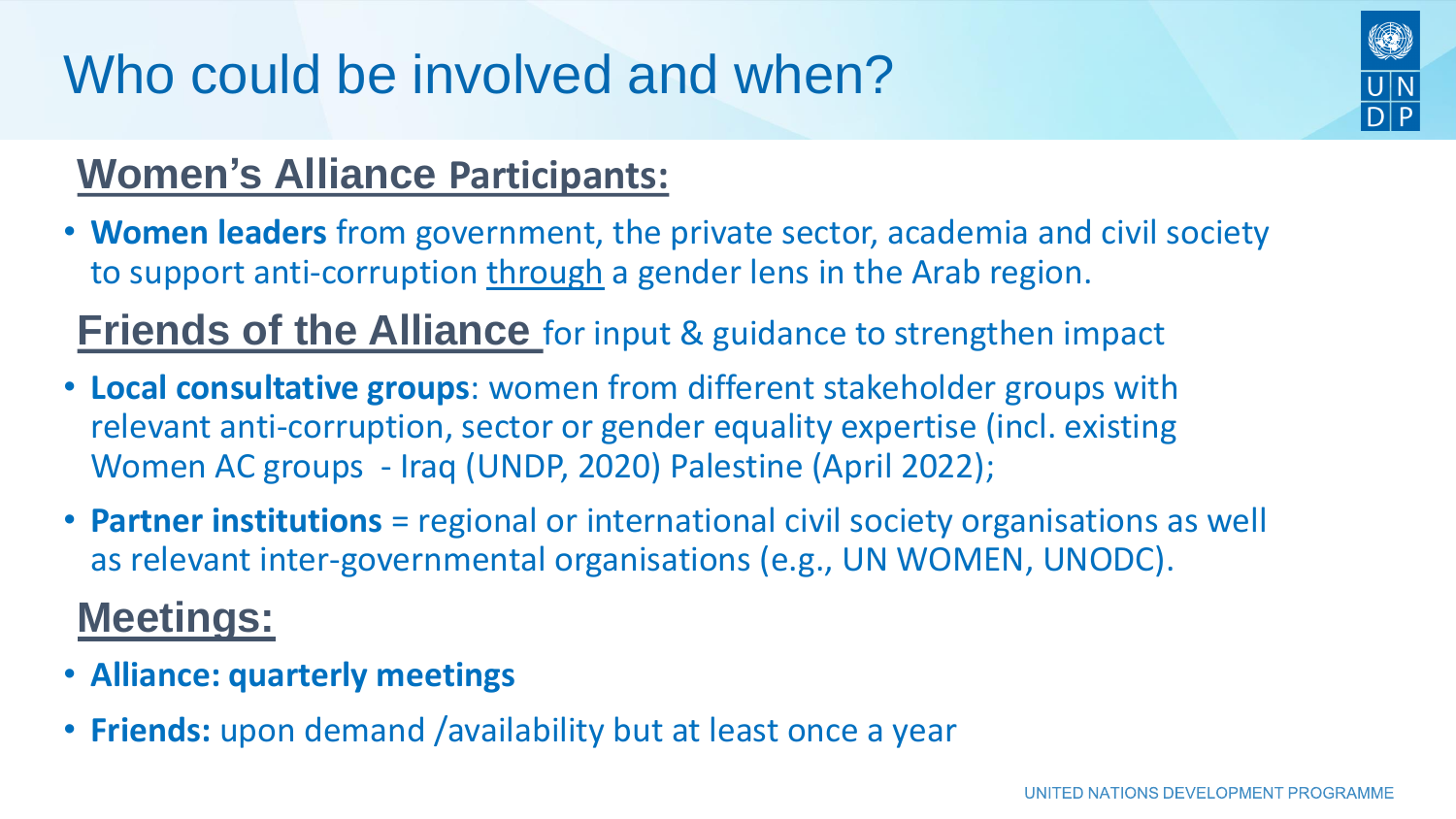### Actions by a regional AC Women's Alliance ?



- ➢Support expertise and advocacy work on specific issues, measures to be taken;
- ➢A watchdog role concerning the execution of public services;
- ➢Contribute to the identification and development of preventive and repressive measures, incl. laws (e.g., though studies, knowledge database, training and networking);
- ➢Support monitoring and follow-up on prevention and anti-corruption policies;
- ➢Sensitization of the various stakeholders to the phenomena of corruption and gender equality;
- ➢Act as an active agent in the elaboration of corruption prevention, gender equality and sustainable development ;
- ➢Participate in specialized conferences towards public authorities and parliamentarians and the international community.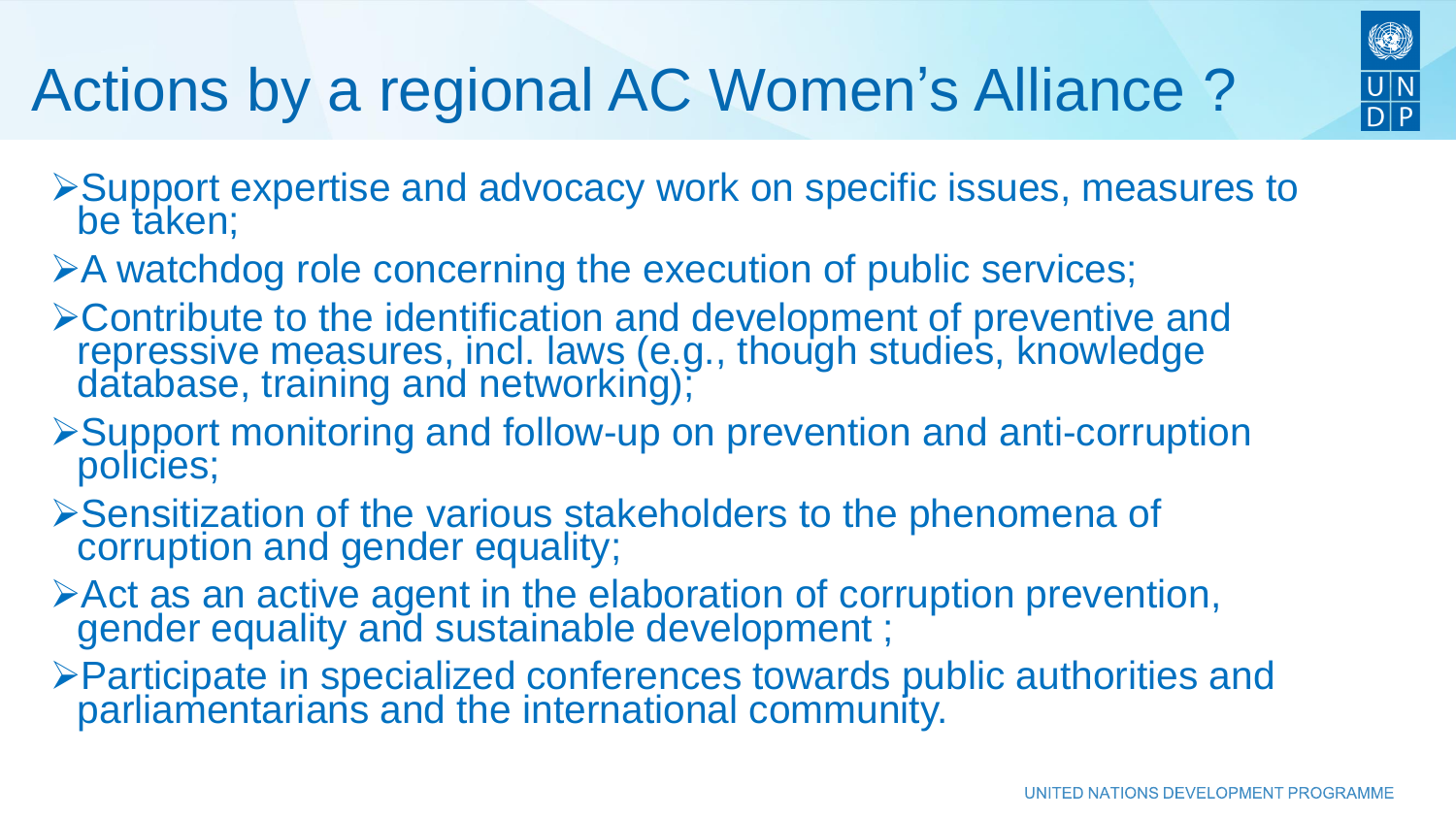What's needed for pragmatic interventions building on gender mainstreamed anti-corruption programmes ?



- o Clear definitions (corruption, gender equality, women empowerment) and sanctions
- o Stakeholder mapping and issues mapping;
- o Understand SDGs interactions;
- Gender related observations in AC strategies;
- o Sector integrity engagements;
- o Gender disaggregated data on:
	- $\triangleright$  access to public services and utilities,
	- ➢ employment in the public service and the private sector supporting the public service, incl. in leadership positions,
	- ➢ perpetration of corruption offences & AC law enforcement;
	- $\triangleright$  know who establishes the overview and the controls.

#### What else ?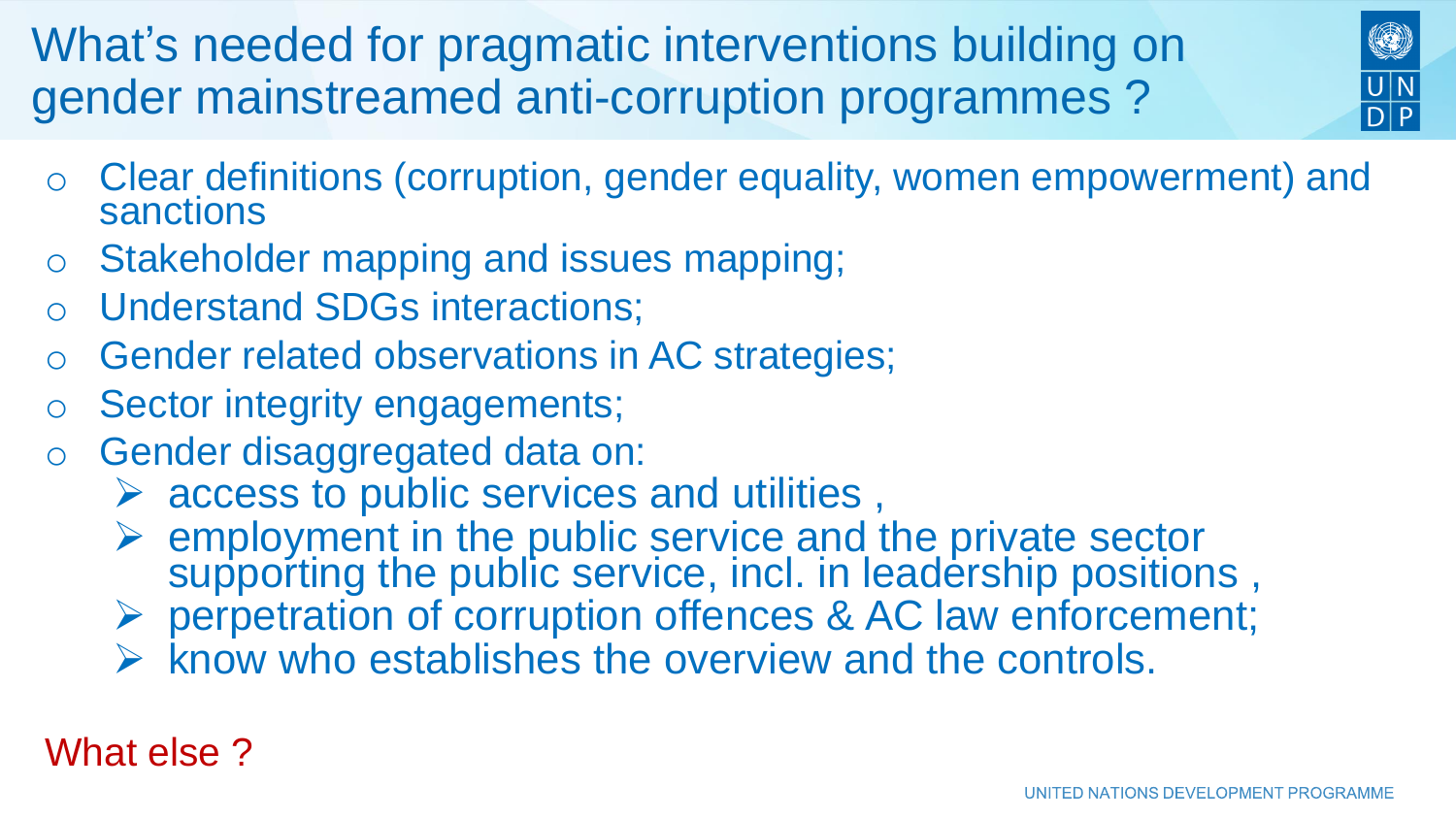

#### **Women's alliance**

- Determine research agenda
- Suggest policy proposals and validate policy recommendations **UNDP**
- Facilitate the development of a roadmap
- Facilitate communication between participants in the Alliance, incl. meeting organisation
- Provide support to policy research in relevant areas, incl. through relevant UNDP activities and programmes
- Draft documentation (analytical, proposals & recommendations)
- Maintain a database (people, policy topics, research)
- Raise visibility & awareness at national, regional and international level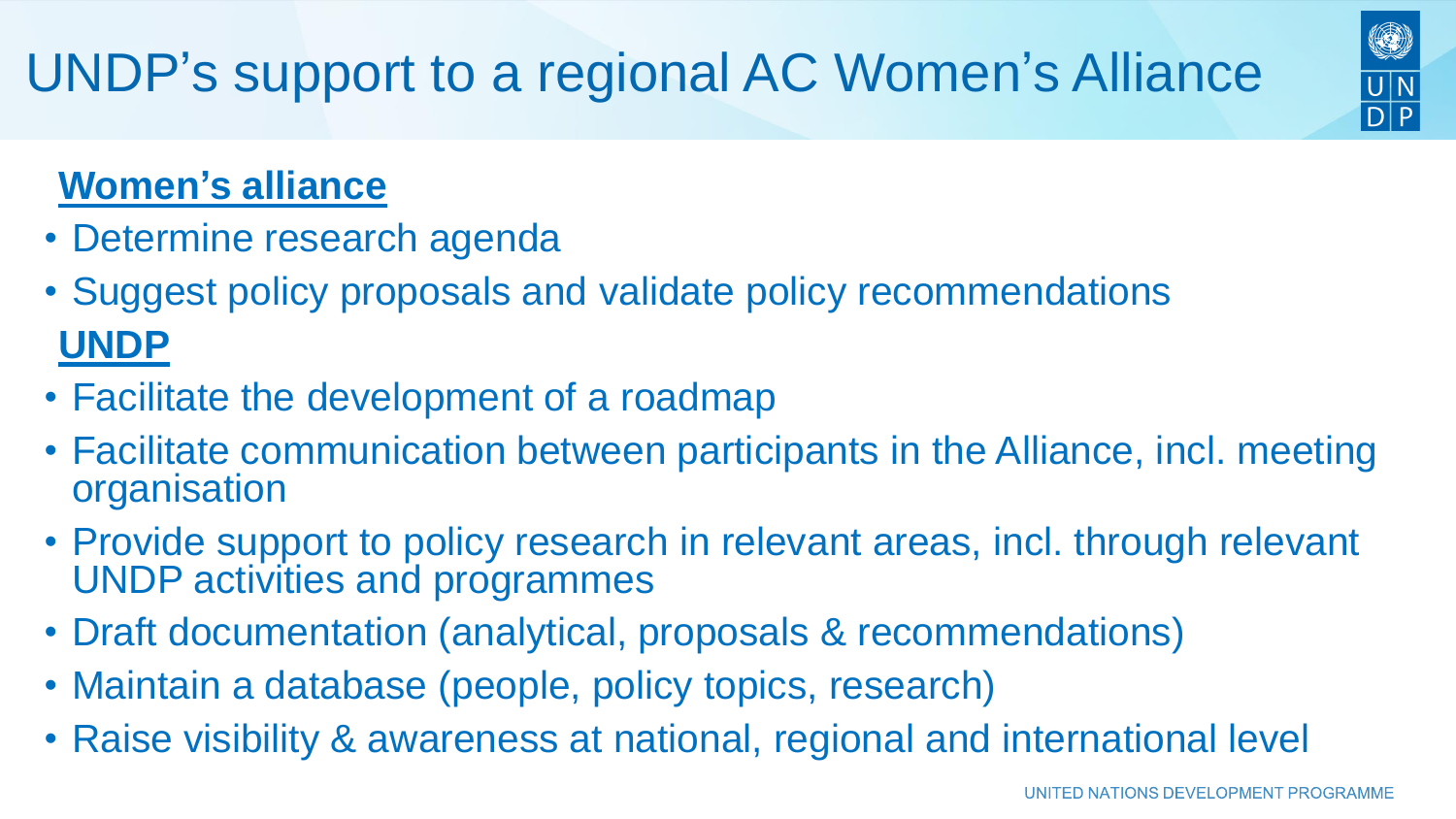## **Views of leading regional experts :**



- Would you agree that there is a need for a regional AC Women's Alliance (ACWA)?
- If there is, who should participate in it?
- What should be the ACWA's actions?
- Any other suggestions?

#### Next steps:

Identify women participants incl. stakeholder mapping of domestic women's AC initiatives

Desk research on the AC gender dimension incl. 1) in current AC strategies & Action Plans and 2) selected sector specific risk assessments